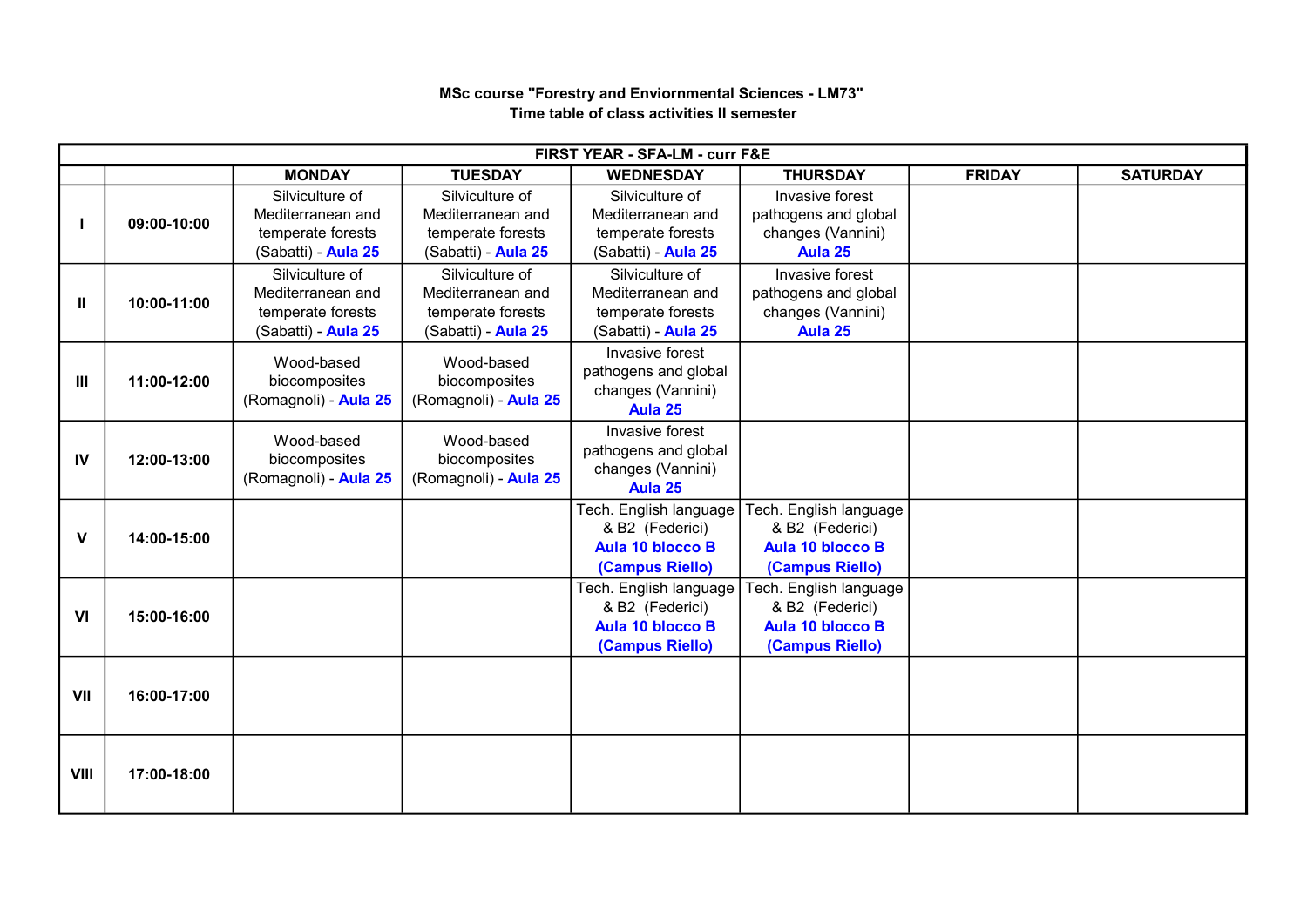## MSc course "Forestry and Enviornmental Sciences - LM73" Time table of class activities II semester

| <b>SECOND YEAR - SFA-LM - curr F&amp;E</b> |             |                                                                                           |                                                                                           |                                           |                                           |               |                 |  |  |  |  |
|--------------------------------------------|-------------|-------------------------------------------------------------------------------------------|-------------------------------------------------------------------------------------------|-------------------------------------------|-------------------------------------------|---------------|-----------------|--|--|--|--|
|                                            |             | <b>MONDAY</b>                                                                             | <b>TUESDAY</b>                                                                            | <b>WEDNESDAY</b>                          | <b>THURSDAY</b>                           | <b>FRIDAY</b> | <b>SATURDAY</b> |  |  |  |  |
|                                            | 09:00-10:00 |                                                                                           | Applied Hydrology<br>(Grimaldi) - Aula 21                                                 | Applied Hydrology<br>(Grimaldi) - Aula 21 | Applied Hydrology<br>(Grimaldi) - Aula 21 |               |                 |  |  |  |  |
| Ш                                          | 10:00-11:00 |                                                                                           | Applied Hydrology<br>(Grimaldi) - Aula 21                                                 | Applied Hydrology<br>(Grimaldi) - Aula 21 | Applied Hydrology<br>(Grimaldi) - Aula 21 |               |                 |  |  |  |  |
| Ш                                          | 11:00-12:00 | AFS-Propagation of<br>plants and pathogens<br>control (Vettraino-<br>Kuzminsky) - Aula 21 |                                                                                           |                                           |                                           |               |                 |  |  |  |  |
| IV                                         | 12:00-13:00 | AFS-Propagation of<br>plants and pathogens<br>control (Vettraino-<br>Kuzminsky) - Aula 21 |                                                                                           |                                           |                                           |               |                 |  |  |  |  |
| V                                          | 14:00-15:00 | AFS-Micropropagation<br>of woody plants<br>(Kuzminsky) - Aula 21                          | AFS-Propagation of<br>plants and pathogens<br>control (Vettraino-<br>Kuzminsky) - Aula 21 |                                           |                                           |               |                 |  |  |  |  |
| VI                                         | 15:00-16:00 | AFS-Micropropagation<br>of woody plants<br>(Kuzminsky) - Aula 21                          | AFS-Propagation of<br>plants and pathogens<br>control (Vettraino-<br>Kuzminsky) - Aula 21 |                                           |                                           |               |                 |  |  |  |  |
| VII                                        | 16:00-17:00 | AFS-Micropropagation<br>of woody plants<br>(Kuzminsky) - Aula 21                          |                                                                                           |                                           |                                           |               |                 |  |  |  |  |
| VIII                                       | 17:00-18:00 |                                                                                           |                                                                                           |                                           |                                           |               |                 |  |  |  |  |